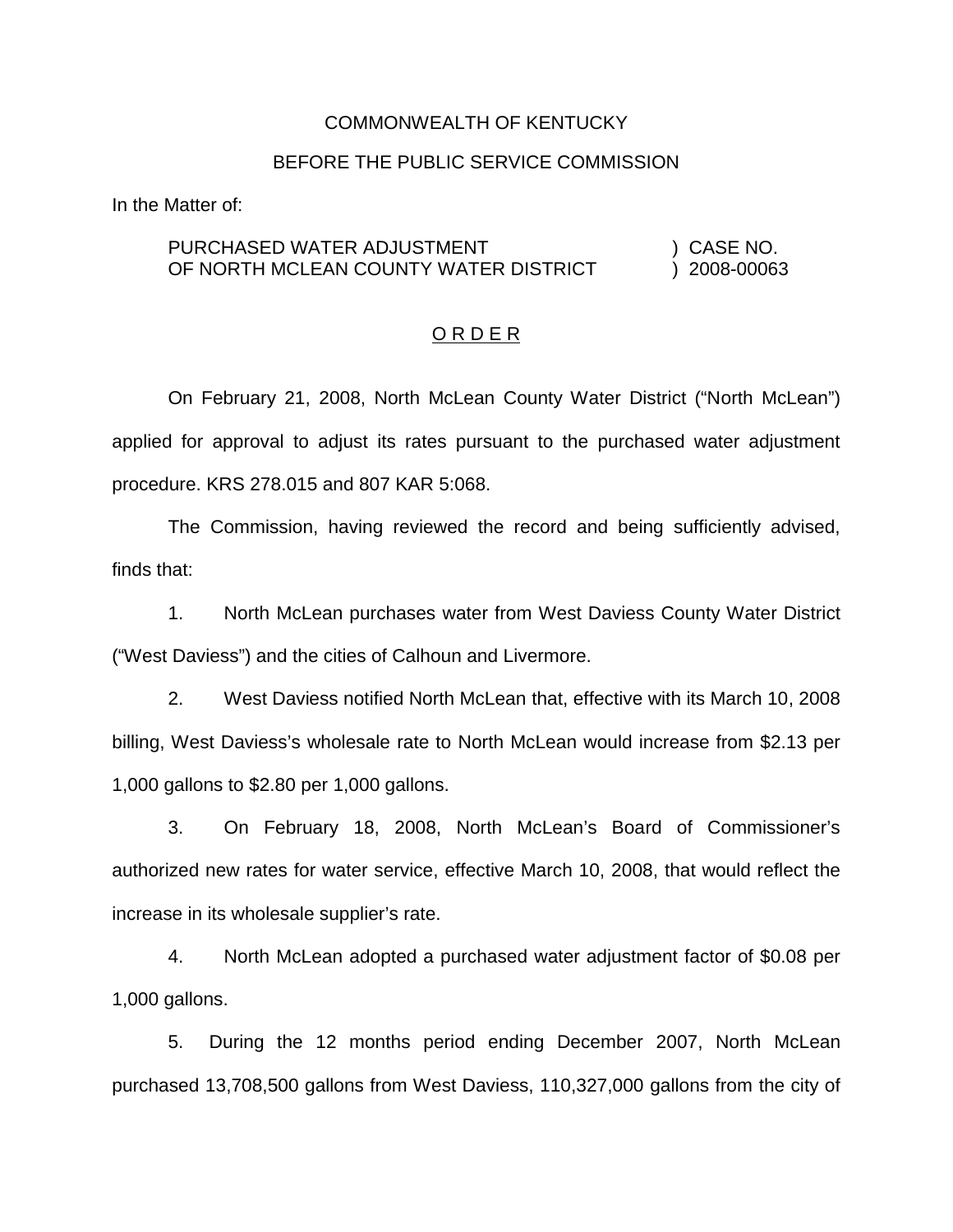Calhoun, 2,643,400 gallons from the city of Livermore, and it sold 114,847,500 gallons. The increase in the cost of purchased water is \$9,184.70, resulting in a purchased water adjustment factor of \$0.08 per 1,000 gallons.

6. The purchased water adjustment factor of \$0.08 per 1,000 gallons is fair, just, and reasonable and should be approved.

IT IS THEREFORE ORDERED that:

1. The rates proposed by North McLean are approved.

2. The purchased water adjustment factor of \$0.08 per 1,000 gallons as calculated in Appendix A is approved.

3. The rates in Appendix B, attached hereto and incorporated herein, are fair, just, and reasonable and are approved for service rendered on or after March 10, 2008.

4. Within 20 days of the date of this Order, North McLean shall file with the Commission revised tariff sheets showing the rates approved herein.

Done at Frankfort, Kentucky, this 20<sup>th</sup> day of March, 2008.

By the Commission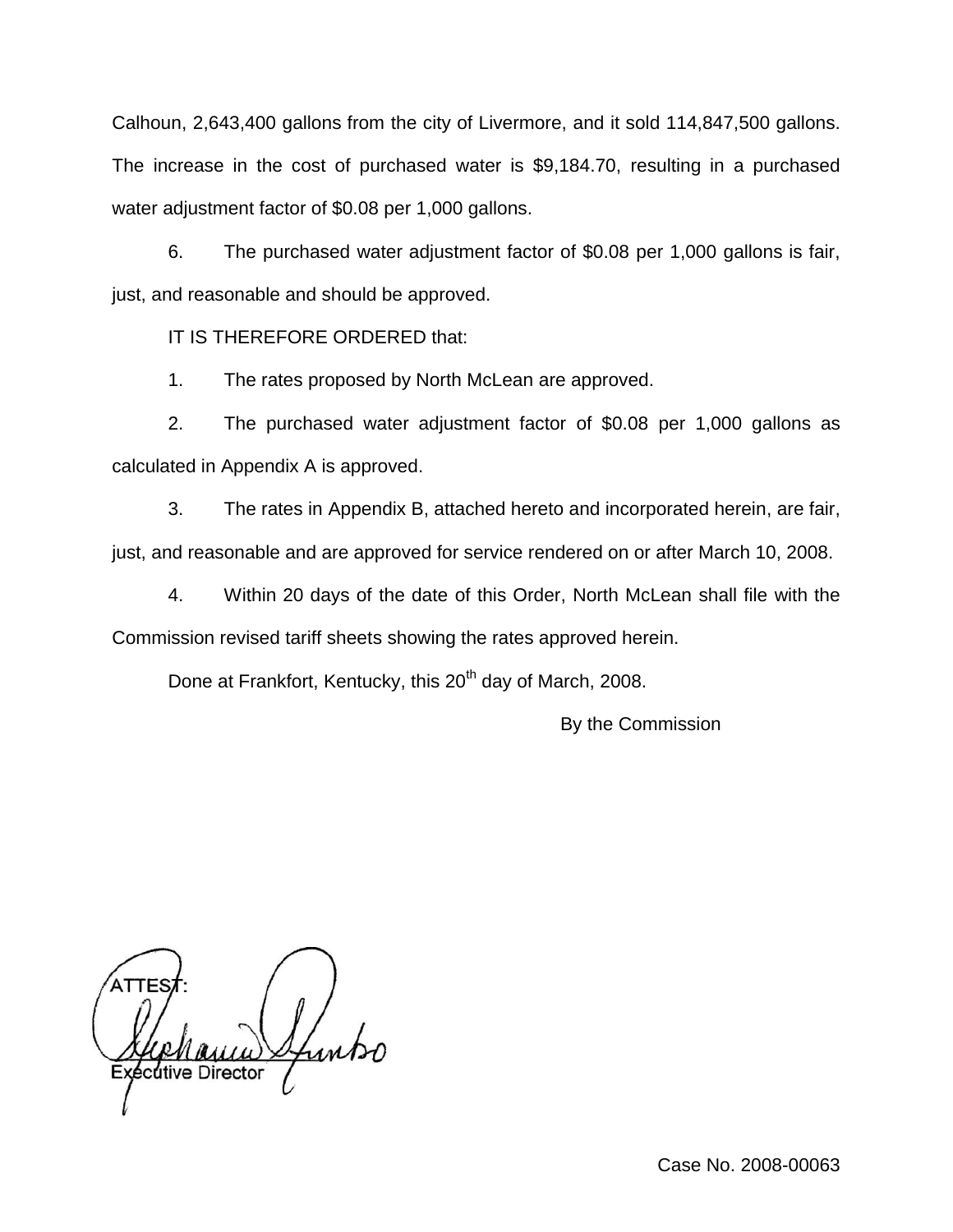# APPENDIX A

## APPENDIX TO AN ORDER OF THE KENTUCKY PUBLIC SERVICE COMMISSION IN CASE NO. 2008-00063 DATED MARCH 20, 2008

|                                                                                      | <b>New Rate</b>                           |    | <b>Base Rate</b>                                           |  |
|--------------------------------------------------------------------------------------|-------------------------------------------|----|------------------------------------------------------------|--|
| <b>West Daviess</b><br>Purchases in gallons<br>Volumetric rate                       | 13,708,500<br>\$2.80/1,000<br>\$38,383.80 |    | 13,708,500<br>\$2.13/1,000<br>\$29,199.10                  |  |
| Increased water cost                                                                 | \$9,184.70                                |    |                                                            |  |
| City of Calhoun<br>Purchases in gallons<br>No change in rate                         | 110,327,000                               |    |                                                            |  |
| City of Livermore<br>Purchases in gallons<br>No change in rate                       | 2,643,400                                 |    |                                                            |  |
| Increased water cost<br>Divided by gallons sold<br>Purchased water adjustment factor |                                           | \$ | 9,184.70<br><u>114,847,500</u><br>\$0.08 per 1,000 gallons |  |